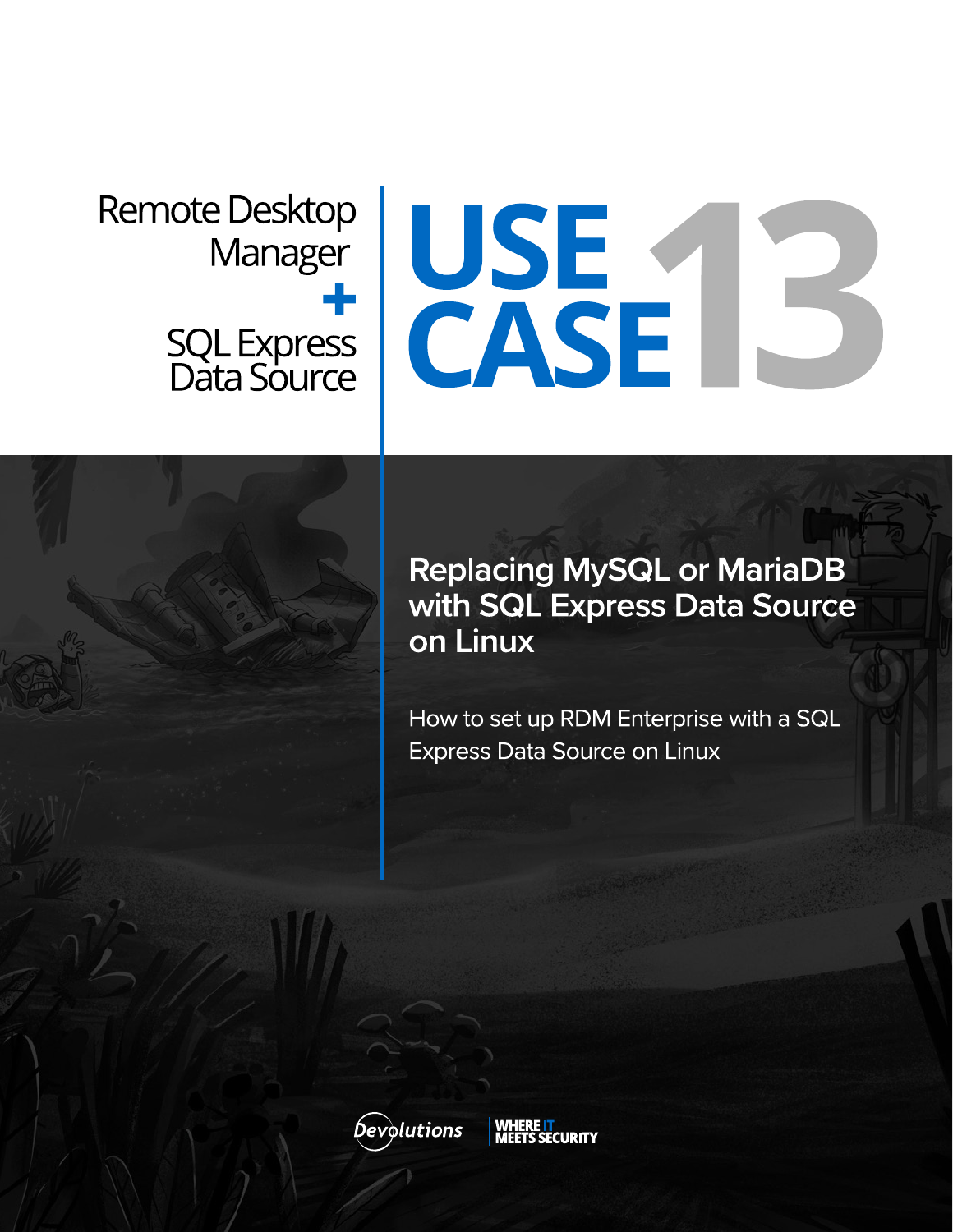#### Who Is This Use Case For?

This use case is for organizations currently running a newly deprecated MySQL or MariaDB database backend for Remote Desktop Manager (RDM).

#### The Problem

As of version 2022.1.11.0, RDM no longer supports MySQL or MariaDB as a data source. Typically, this database is used with Linux servers. An organization may not be ready or desire a migration to Windows servers for the RDM data source.





#### The Solution

What then is a supported Linux server database backend for RDM? Microsoft SQL Server Express is newly supported on Linux, with excellent management tools, and support from RDM. Once the desired vaults are migrated, you will have a familiar server environment and a secure and performant database.

#### How It Works

**Step 1:** [Install MS SQL Server Express](https://docs.microsoft.com/en-us/sql/linux/quickstart-install-connect-ubuntu?view=sql-server-ver15) on a Linux Server.

Step 2: [Open the necessary firewall port,](https://cdndevolutions.blob.core.windows.net/documents/how-to/how-to-set-up-rdm-enterprise-with-a-sql-express-data-source-on-linux.pdf) typically 1433.

Step 3: Connect RDM to the MS SQL database via the sa user to create the RDM database.

**Step 4:** Add any necessary accounts to the RDM instance.